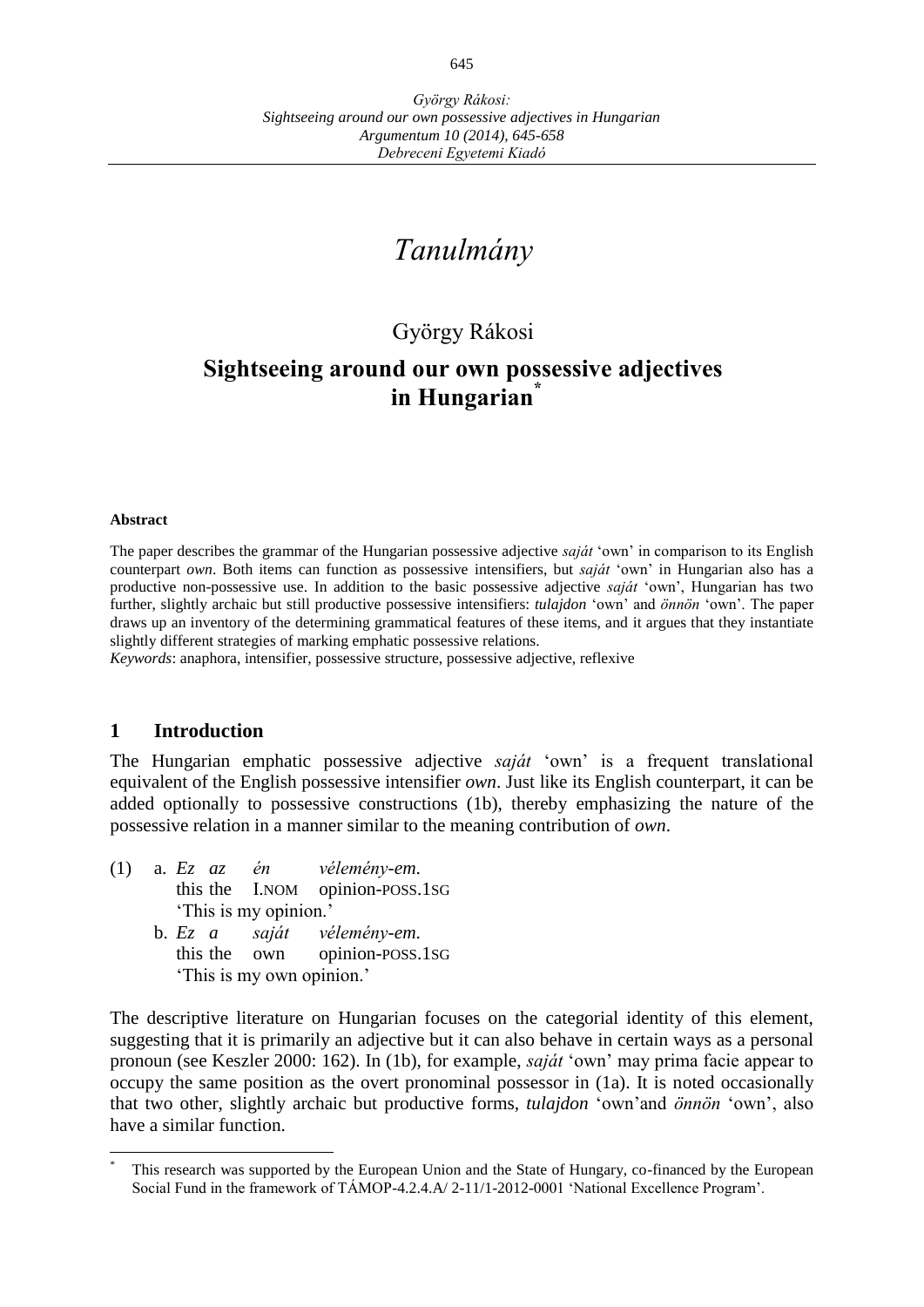#### *György Rákosi: Sightseeing around our own possessive adjectives in Hungarian Argumentum 10 (2014), 645-658 Debreceni Egyetemi Kiadó*

In this paper, I present an overview of the grammar of these three elements. I focus on *saját* 'own', the most frequently used emphatic possessive adjective. I argue that the categorial issue, in and of itself, foregrounds only some of the interesting properties of possessive adjectives, and the three elements discussed here each instantiate slightly different grammatical strategies of modifying the underlying possessive relation. I refer to *saját* 'own' as a possessive adjective in line with the common practice in the literature (see, for example, König & Vezzosi 2008 and Alexiadou 2005 for overviews). This terminological practice, as we will see, receives more empirical support on the basis of the Hungarian data than in the English case, but the more interesting questions lie beyond the issue of the categorial identity of these elements. I will argue that *saját* 'own' has a wider array of uses than *own*, whereas *tulajdon* 'own' and *önnön* 'own' are more restricted not only in the stylistic sense, but also with respect to the grammatical environments in which they can occur. The empirical data that I discuss in this paper have been mostly collected from the British National Corpus (Davis 2004-) and the Hungarian National Corpus (Váradi 2002).

The structure of the paper is as follows. In Section 2, I provide a thorough overview of the grammar of *saját* 'own', and I argue that *saját* has both a productive possessive use and a non-possessive use in Hungarian, which makes it different from the English intensifier *own*. In Section 3, the emphatic possessive adjectives *tulajdon* 'own' and *önnön* 'own' are studied in the light of the previous discussion on *saját* 'own'. I Section 4, I conclude the paper with a brief summary and an outlook on remaining issues.

## **2 The grammar of** *saját* **'own'**

## *2.1 On the known history of the word*

The word *saját* 'own' occurs first in written Hungarian texts in the early sixteenth century. It appears to have had roughly the same function as it does in contemporary Hungarian even in this early age of its known history, but its etymology remains unknown (see D. Mátai 1999, Bárczi 1941, Zaicz 2006). It does have, however, several derivatives with first occurrences mainly from the late eighteenth and early nineteenth centuries. I list some of these in (2), indicating the first occurrences in brackets as given in Zaicz (2006: 714) and (Bárczi (1941: 264):

- (2) a. *saját-ság*
	- own-NOMINAL.SUFFIX old meaning: 'possession' (1577) modern meaning: 'characteristic feature' (1836)
	- b. *saját-os* own-ADJECTIVAL.SUFFIX
		- old meaning 'possessor' (1780) modern meaning: 'peculiar' (1832)
	- c. *saját-ság-os* own-NOMINAL.SUFFIX-ADJECTIVAL.SUFFIX 'peculiar' (1838)
	- d. *saját-ít* own-VERBAL.SUFFIX 'disposses' or 'acquire' (1834)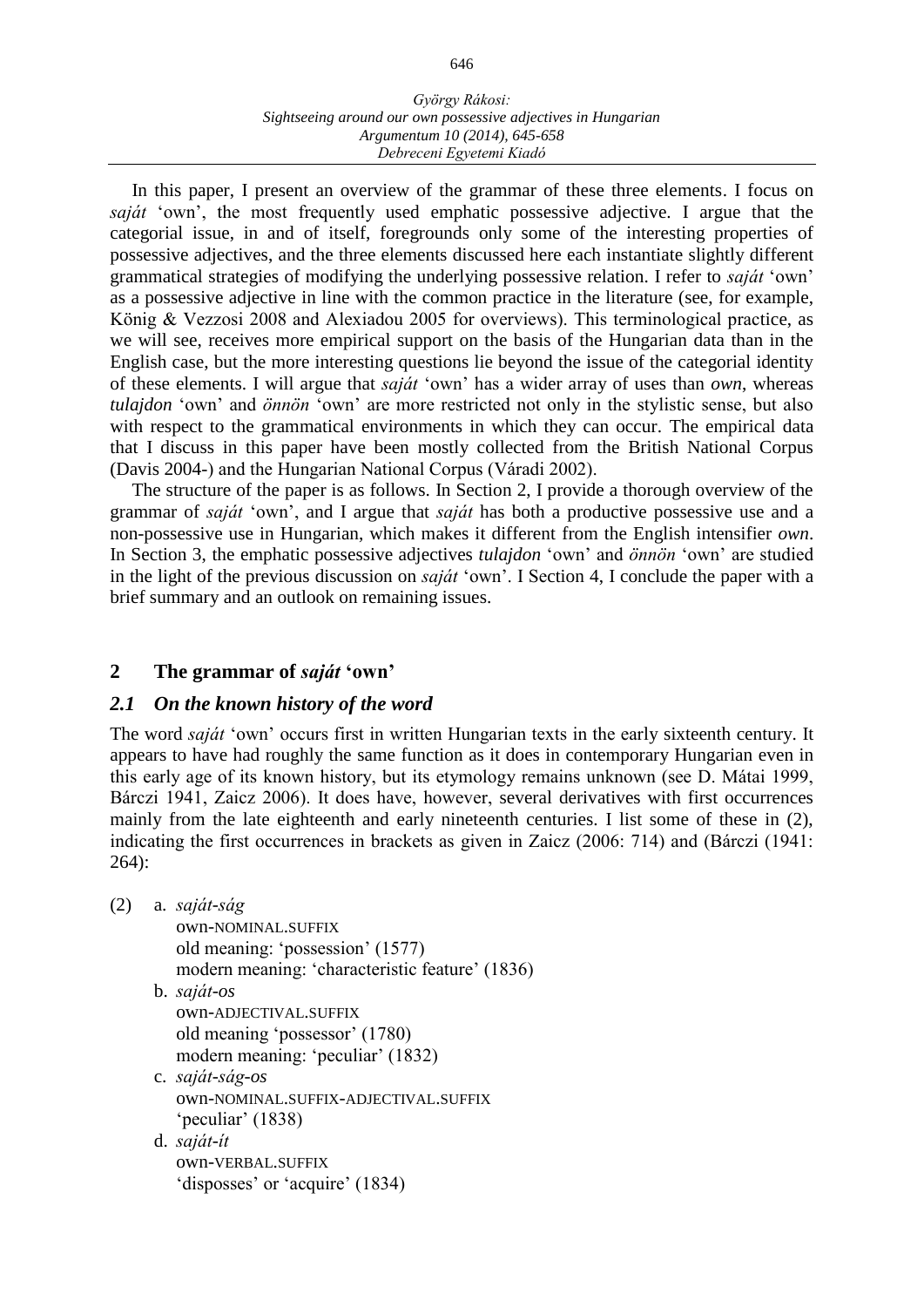Thus items in this family all denote some aspect of *possession*, or they have the shifted and historically apparently later meaning 'peculiar/characteristic feature'.

*Own* is a derivative of the Old English *agen*, which is the past participle of *agan* 'own, possess' (König & Vezzosi 2008). König & Vezzosi (2008) carefully show how the Old English participle has undergone a process of grammaticalization, and they also argue that the cognate German *eigen* 'own' or the Italian *proprio* 'own' followed a similar path of development into a status more functional in nature than what their historical ancestors used to have. Unfortunately, such a historical path of grammaticalization cannot be documented for Hungarian given the lack of data from periods in which *saját* 'own' behaved in a manner significantly different from its contemporary use. I argue below that *saját* 'own' is not as strongly functional in nature as *own* in English since it can occur in a wider array of grammatical contexts. This could be an indication that *saját* 'own' in Hungarian is less grammaticalized than *own* in English, but the lack of sufficient diachronic data for Hungarian does not automatically warrant such a conclusion (even if cross-linguistic considerations may make it plausible). For this reason, I concentrate below on the synchronic grammar of *saját* 'own'.

#### *2.2 Two syntactically distinct uses of* **saját** *'own'*

The English *own* has two characteristic syntactic features: it co-occurs with a possessive determiner and it precedes any adjectives that modify the possessum (see König & Vezzosi 2008). The following examples from the British National Corpus (Davies 2004-) illustrate these features:

(3) a. *Each stood separately in its own little suburban garden*. b. *Of course Boggers' isn't the only teacher with his own funny little ways*; …

This strong relation between the possessor and *own* has lead some to assume that *one's own* is a complex pronominal element in English (see especially Zribi-Hertz 1995).

Nevertheless, König & Vezzosi (2008: fn. 1) note that the expression *an own goal* does exist in contemporary English, but they consider it a relic of an earlier usage, which is not productive any more. That this use is indeed syntactically distinct from the regular possessive use is shown by the fact that evaluative adjectives precede *own* in this case (4a). A few other non-possessive *own*+noun expressions that have a lexicalised character can still be found in contemporary English texts (5). All the examples in (4) and (5) are from the British National Corpus.

- (4) a. *The game had everything - two spectacular own goals, brilliant strikes and marvellous individual skills*.
	- b. *There could also be an own band product in the very near future*.
- (5) a. *Well I've got my nice own bicycle*.
	- b. *They've got no thought only for their selfish own ways you see*.

The two examples in (5) are different from the ones (4) in the sense that *own bicycle* and *own ways* do not appear to be lexical units with a distinguished meaning, unlike *own goal*, *own brand* or *own resources*. However, it is remarkable that both sentences in (5) are from the same source of recorded conversations from the fourth quarter of the twentieth century. The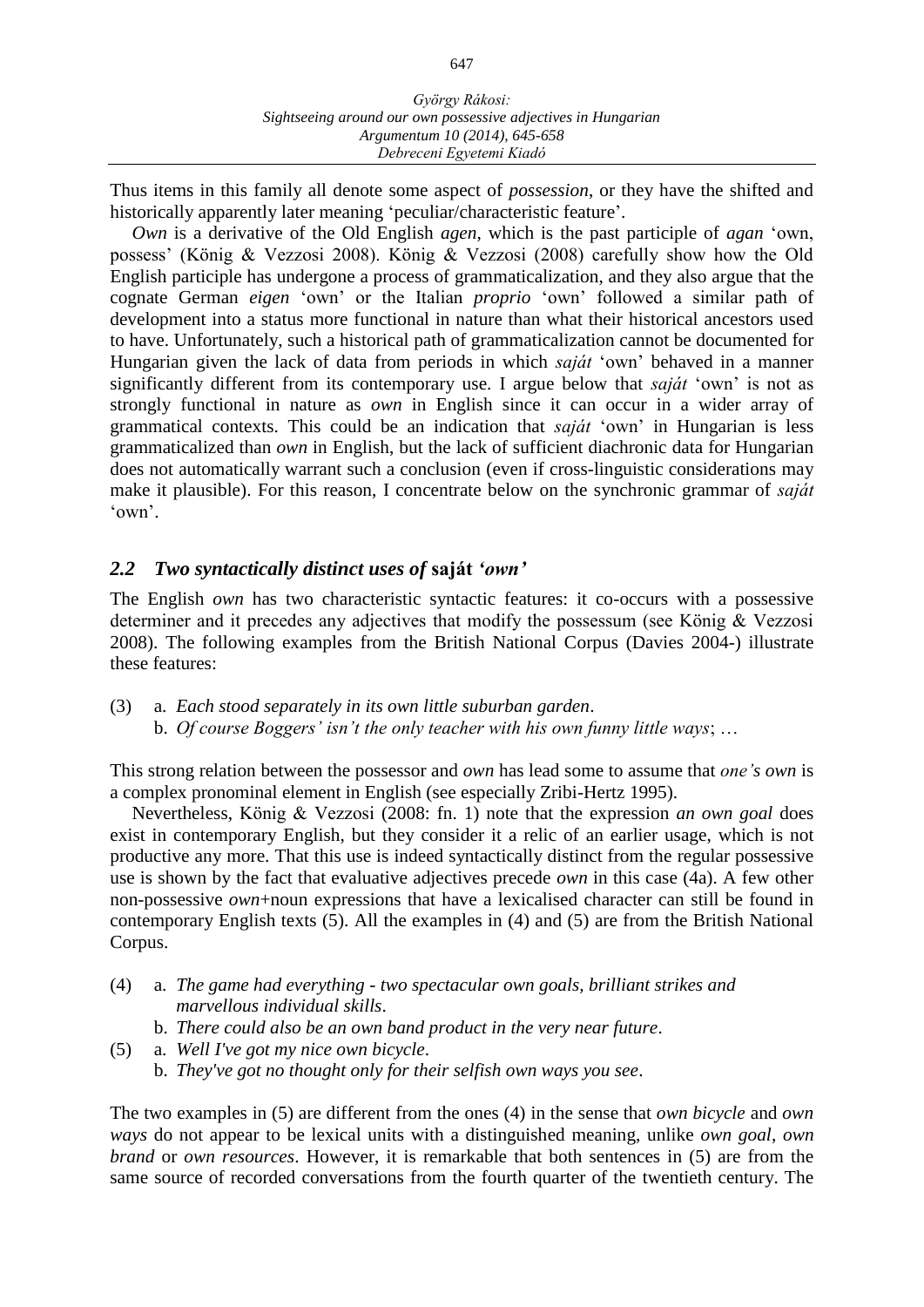construction itself is very rare, and it only has a few occurrences in the corpus. Thus we can safely conclude with König & Vezzosi (2008) that it is indeed not present productively in contemporary English, even if it used to be available in earlier periods of the English language, a fact which König and Vezzosi amply illustrate.

In Hungarian, *saját* 'own' also dominantly functions as a possessive intensifier which precedes any other adjectives, including evaluative adjectives. (6a) is from the *Hungarian National Corpus* (see Váradi 2002), and (6b) is also a corpus example simplified for the purposes of this paper:

(6) a. *Meixner Mária a saját kis élet-é-t építgette.* Meixner Maria the own little life-POSS.3SG-ACC built 'Meixner Maria was working on her own little life.' b. *Nem beszélt a saját esetleges újrajelölés-é-ről*. not talked the own potential renomination-POSS.3SG-about 'He did not talk about his own potential renomination.'

Besides this core possessive use, *saját* 'own' can also occur in non-possessive constructions. Occasionally, it forms a lexical unit with the following noun, as happens in the case of *sajátfüggvény* 'eigenfunction' or *sajátnyelv* 'idiolect, own language', where the standard single-word orthography itself is already an indication that a lexical word formation process has taken place. However, there are numerous examples in the Hungarian National Corpus in which non-possessive *saját* 'own' combines with a noun in what appears to be a productive manner. Consider (7):

| (7) |                                                    |  |                 |  | a. Szó van egy új saját lemez-ről |      |  |                                                                    |  |                 |  |                                                                 |  |
|-----|----------------------------------------------------|--|-----------------|--|-----------------------------------|------|--|--------------------------------------------------------------------|--|-----------------|--|-----------------------------------------------------------------|--|
|     |                                                    |  |                 |  | word is a new own album-about     |      |  |                                                                    |  |                 |  |                                                                 |  |
|     | 'They are talking about a new album of their own ' |  |                 |  |                                   |      |  |                                                                    |  |                 |  |                                                                 |  |
|     |                                                    |  |                 |  |                                   |      |  | b. Jó saját kezdeményezések is vannak a települések-en,            |  |                 |  |                                                                 |  |
|     | new                                                |  | own initiatives |  |                                   | too. |  | are are                                                            |  | the communes-on |  |                                                                 |  |
|     |                                                    |  |                 |  |                                   |      |  | The communes also have their own good initiatives, '               |  |                 |  |                                                                 |  |
|     |                                                    |  |                 |  |                                   |      |  | c.  inkább a rosszabb minőségű saját gaboná-t vetik el a föld-be.  |  |                 |  |                                                                 |  |
|     |                                                    |  |                 |  |                                   |      |  |                                                                    |  |                 |  | rather the worse quality own corn-ACC plant PRT the ground-into |  |
|     |                                                    |  |                 |  |                                   |      |  | ' they rather plant their own worse quality corn into the ground.' |  |                 |  |                                                                 |  |

What these examples share is that *saját* 'own' is preceded by an evaluative adjective (or an attributive participial phrase in (7c)), and the noun head it modifies is not possessive. These examples can only be rendered in English using some possessive paraphrase, but note that the Hungarian examples are not possessive marked.

This non-possessive construction is evidently productive in Hungarian, and it is not restricted to specific lexical combinations. The Hungarian National Corpus includes a great number of instances of the non-possessive *saját* 'own' construction, the list of nominal collocates including such nouns as *bank* 'bank', *büdzsé* 'budget', *cég* 'company', *elképzelés* 'idea', *elnök* 'president', *földterület* 'land, area', *gázforrás* 'gas resource', *idő* 'time', *kollégium* 'dormitory', *ruházat* 'clothing', *vagyon* 'property', etc. What is common in all these examples is that they occur in contexts where a discourse contrast is implied between individually possessable instances of a natural kind and instances of the same natural kind not intrinsically owned by an implied possessor. Consider (8) for illustration: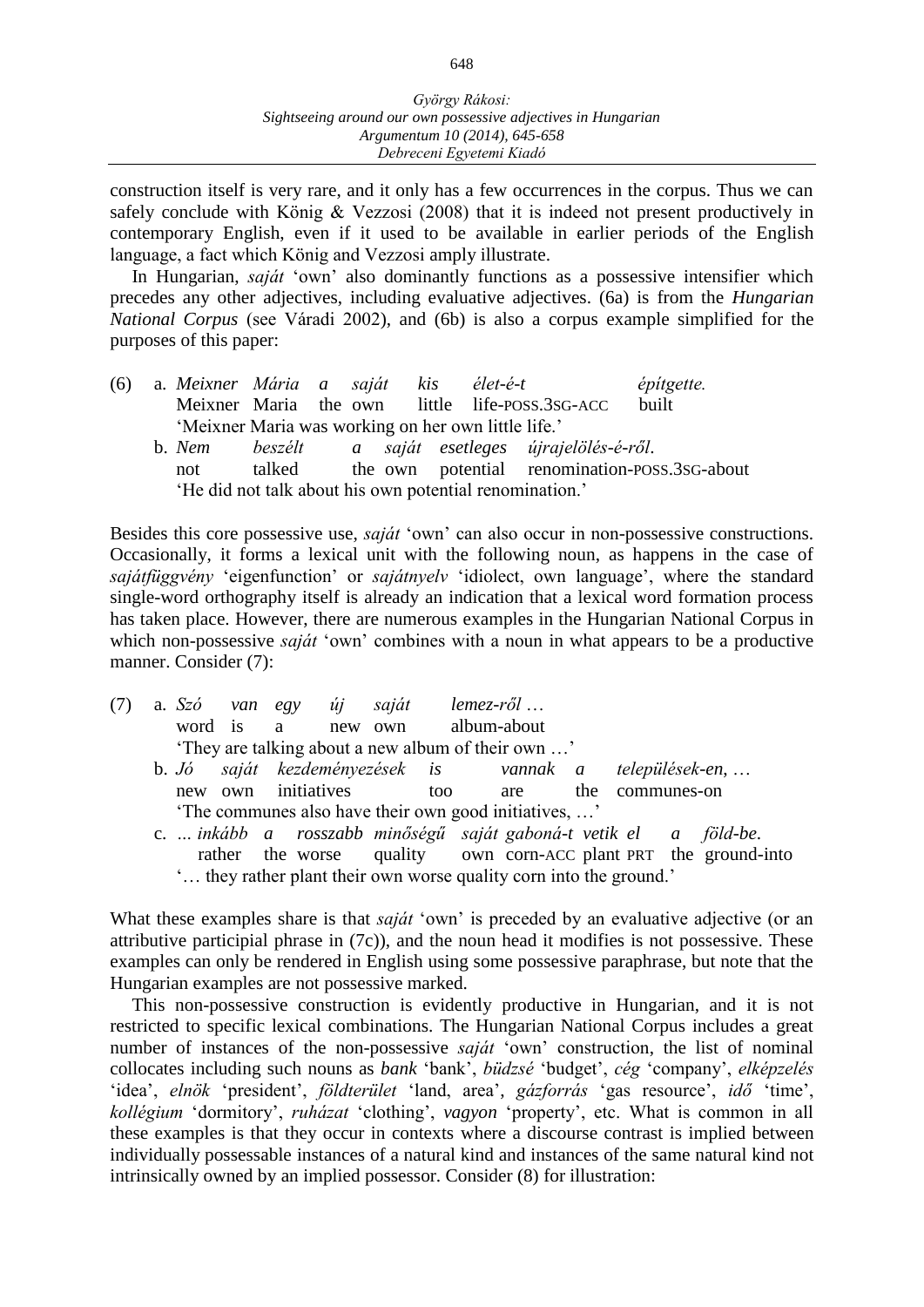(8) *A mesterséges haj nem jobb, mint a saját*. the artificial hair not better than the own 'Artificial hair is not better than one's own.'

This context creates a contrast between natural and artificial hair, the former being described as one's own. This construction testifies the syntactic nature of these *saját*+noun combinations, inasmuch as the possibility of contrasting *saját* 'own' with a contextually appropriate adjective implicating the lack of non-intrinsic ownership is a generally available option for the examples in (7), too.

Thus *saját* 'own' has two syntactically different uses, both of which are synchronically productive. Possessive *saját* occupies a position high in the possessive noun phrase, preceding any possible adjectival modifiers of the noun head. Non-possessive *saját* functions as a classificatory adjective, occupying a lower position closer to the head noun and following evaluative adjectives. Non-possessive *saját* is evidently an adjectival element. In the following subsections I argue that possessive *saját* 'own' is also best regarded as some sort of an adjective, albeit of a more functional kind.

### *2.3 Further remarks on the morphosyntax of possessive* **saját** *'own'*

It is a well-known property of the Hungarian noun phrase that pronominal possessors agree with the possessum, and they can be *pro*-dropped under agreement with the noun head (see Szabolcsi 1994 and É. Kiss 2002 for general overviews, as well as Laczkó 1995 for a non– *pro-*drop analysis). Pronominal possessors are spelled out overtly if they receive a discourse function (see Rákosi 2014 for a discussion of the basic facts):

- (9) a. *Ez a vélemény-em*. this the opinion-POSS.1SG
	- This is my opinion.'<br>b.  $E_z$  az én vé b. *Ez az én vélemény-em*. this the I.NOM opinion-POSS.1SG 'This is my opinion.'

In the light of (9), it looks evident that *saját* 'own' does not function as a pronominal of some sort even in the absence of an overt personal pronoun possessor. Rather, it is either a modifier of an overt (10b) or a covert (10a) pronominal possessor. Compare:

|  |  |                           | $(10)$ a. Ez a saját vélemény-em. |                                     |  |
|--|--|---------------------------|-----------------------------------|-------------------------------------|--|
|  |  |                           |                                   | this the own opinion-poss.1sG       |  |
|  |  | 'This is my own opinion.' |                                   |                                     |  |
|  |  |                           |                                   | b. Ez az én saját vélemény-em.      |  |
|  |  |                           |                                   | this the I.NOM own opinion-POSS.1SG |  |
|  |  | 'This is my own opinion.' |                                   |                                     |  |

I discuss the nature of this modification in the next subsection. Here I present further arguments against treating *saját* 'own' either as a personal pronoun or as a reflexive.

First, while personal pronominal possessors must co-ocur with a definite article, the presence of the definite article is optional by *saját* if the possessor is *pro*-dropped: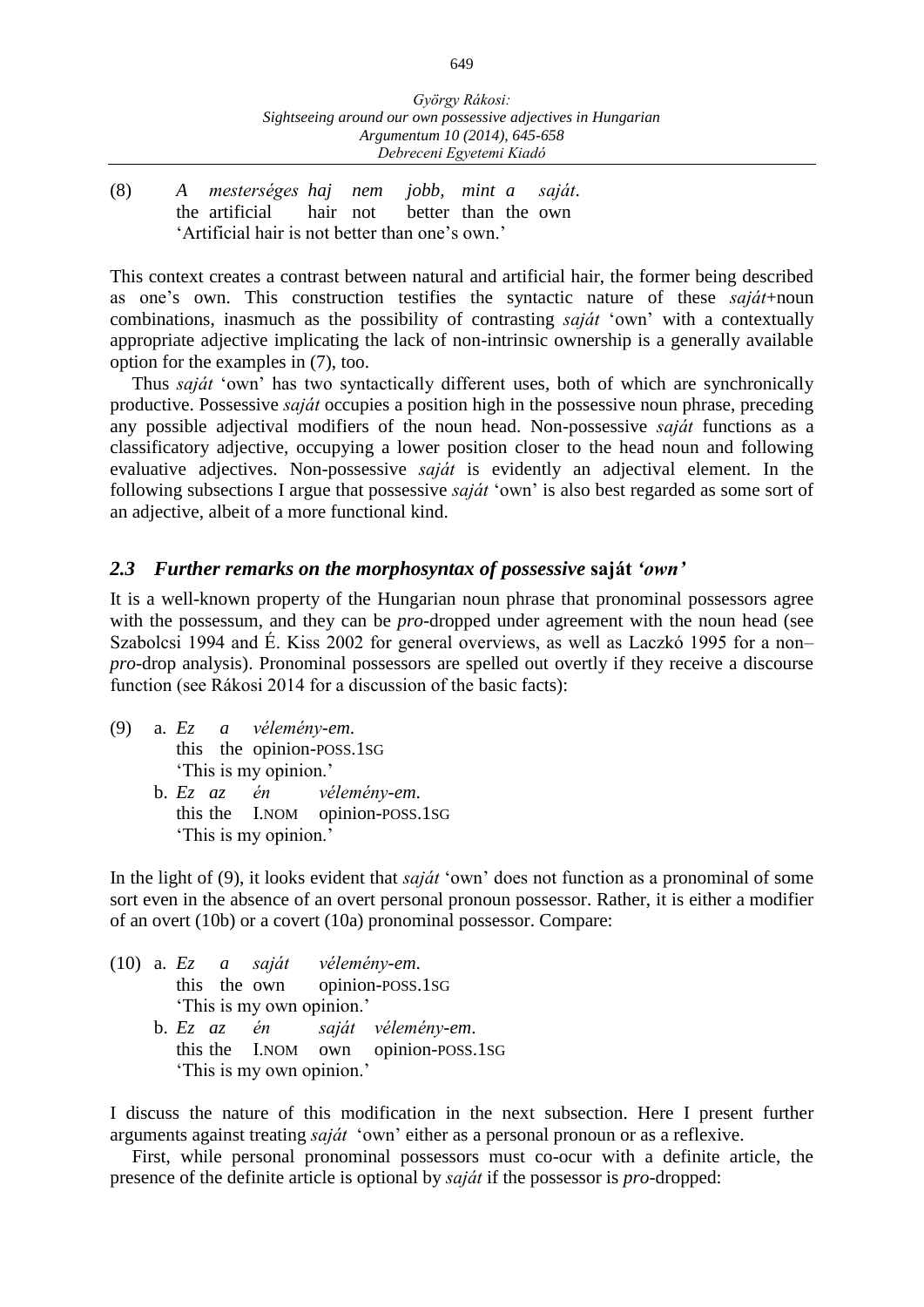(11) a. *Ez \**(*az*) *én vélemény-em*. this the I.NOM opinion-POSS.1SG 'This is my opinion.' b. *Meixner Mária* (*a*) *saját kis élet-é-t építgette.* Meixner Maria the own little life-POSS.3SG-ACC built 'Meixner Maria was building her own little life.'

For a second argument, consider the following three sentences, the first two of which are quoted from Rákosi (2014):

|  |  |  | (12) a. A magam arc-á-t kerest-em a gesztus-á-ban. Te is.                   |         |                                   |  |
|--|--|--|-----------------------------------------------------------------------------|---------|-----------------------------------|--|
|  |  |  | the myself face-POSS.3SG-ACClooked.for-1sG the gesture-POSS.3SG-in you too  |         |                                   |  |
|  |  |  | 'I was looking for my own face in his gesture. You too.'                    |         |                                   |  |
|  |  |  | $\rightarrow$ You searched for your own face in his gesture. <i>binding</i> |         |                                   |  |
|  |  |  | b. $Az$ én arc-om-at                                                        |         | kerest-em a gesztus-á-ban. Te is. |  |
|  |  |  | the I face-POSS.1SG-ACC looked.for-1SG the gesture-POSS.3SG-in you too      |         |                                   |  |
|  |  |  | 'I was looking for my face in his gesture. You too.'                        |         |                                   |  |
|  |  |  | $\rightarrow$ You searched for my face in his gesture.                      |         | coreference                       |  |
|  |  |  | c. A saját arc-om-at                                                        |         | kerest-em a gesztus-á-ban. Te is. |  |
|  |  |  | the own face-poss.1sG-ACC looked.for-1sG the gesture-poss.3sG-in you too    |         |                                   |  |
|  |  |  | 'I was looking for my own face in his gesture. You too.'                    |         |                                   |  |
|  |  |  | $\rightarrow$ You searched for your own face in his gesture.                | binding |                                   |  |

In Hungarian, unlike in English, reflexives can function as possessors. They license a binding reading in this capacity, which can be evoked in elliptical contexts (12a). Notice that *magam* 'myself' triggers 3SG agreement on the possessum, and so does each item of the reflexive paradigm. I argue in Rákosi (2011) that this is a consequence of the fact that the Hungarian reflexive is a grammaticalized possessive construction. The overt personal pronoun possessor in (12b) triggers regular agreement with the head noun, and it only licenses a coreference reading, which is clear from the only grammatical interpretation of the elliptical construction. If we insert the modifier *saját* 'own' in (12b), as happens in (10b) above, the same facts remain: only the coference reading is allowed. In (12c), which includes a *pro*-dropped possessor and *saját* 'own', we have 1SG morphology on the possessum, and the bound variable reading is grammatical. Thus the possessive adjective *saját* 'own' is different from the reflexive possessor (no constant 3SG agreement) and it is also different from the overt personal pronoun possessor (bound variable interpretation licensed). This warrants the conclusion that I aim to substantiate here, namely that possessive *saját* 'own' cannot be treated either as a personal pronoun or as a reflexive.

That it is not a reflexive is also strongly motivated by the fact that *saját* 'own' can in fact modify the reflexive. (13) is an example from the Hungarian National Corpus.

| (13) |  |                        |  | én vagyok saját magam tanító-ja. |
|------|--|------------------------|--|----------------------------------|
|      |  |                        |  | I am own myself teacher-poss.3sG |
|      |  | 'I am my own teacher.' |  |                                  |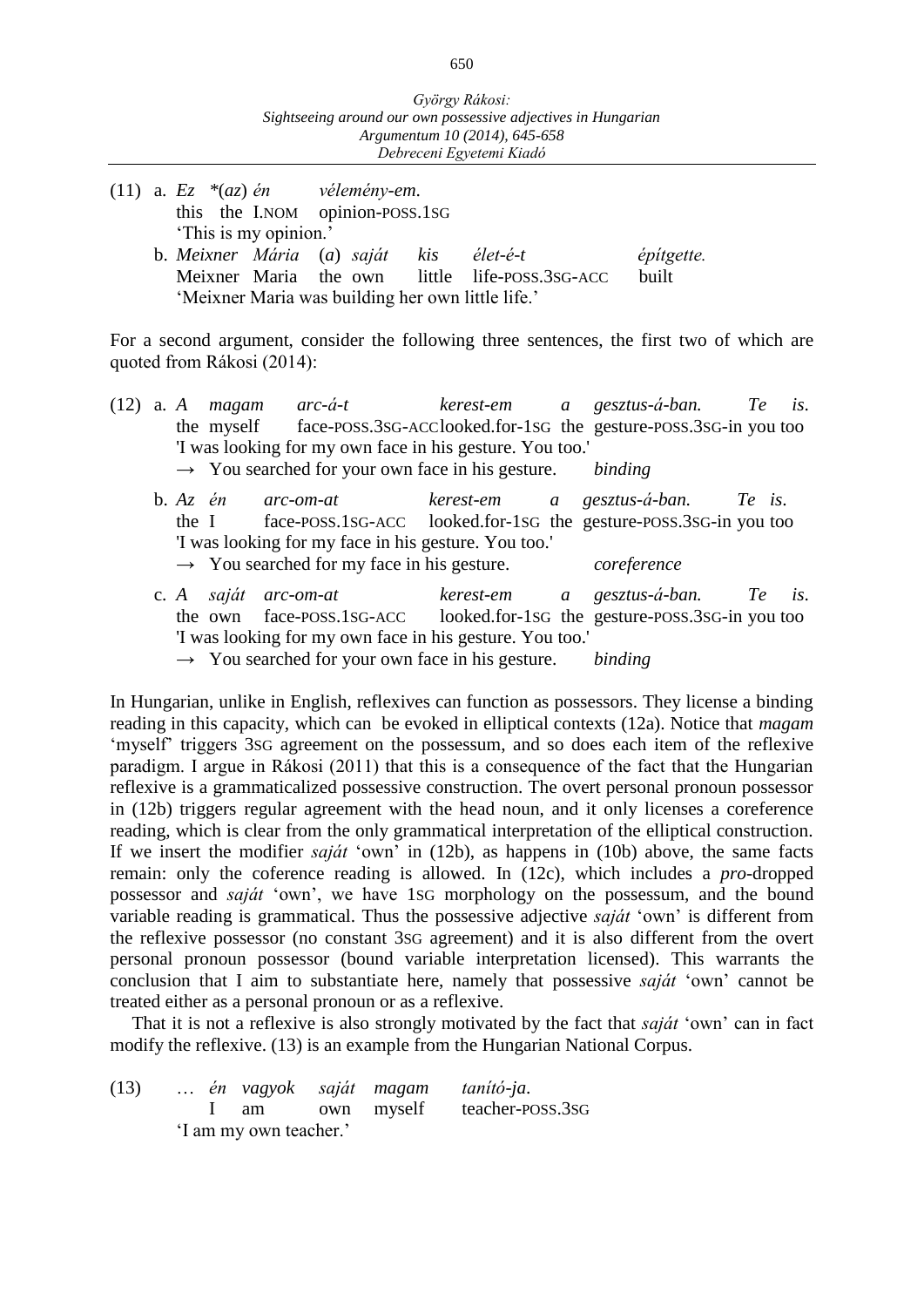Whereas *saját* 'own' follows personal pronoun possessors (10b), it premodifies reflexives. This is yet another synchronically available reflex of the possessive nature of the reflexive itself, as I argue in Rákosi (2011). This is expected if possessive *saját* 'own' is an adjective, not a pronominal of some sort: qua an adjective, *saját* can modify the grammaticalized possessive structure of the reflexive *magam* 'myself'. The result is an emphatic reflexive possessor.

A final argument in favour of the adjectival nature of *saját* 'own' comes from the fact that possessive *saját* can occasionally accept degree modification. In the following examples from the Hungarian National Corpus, *saját* 'own' is in the superlative (14a) or is modified by the degree adverbial *nagyon* 'very' (14b).

|                                                                     | $(14)$ a. Test-unk                                          | $\overline{a}$ |  |  | legsajátabb magántulajdon-unk.                                |  |  |  |  |
|---------------------------------------------------------------------|-------------------------------------------------------------|----------------|--|--|---------------------------------------------------------------|--|--|--|--|
|                                                                     |                                                             |                |  |  | body-POSS.1PL the most.own private.property-POSS.1PL          |  |  |  |  |
|                                                                     | Our body is the most personal private property of our own.' |                |  |  |                                                               |  |  |  |  |
|                                                                     |                                                             |                |  |  | b. szeretik nagyon saját, de fogyaszthatalan produktum-a-i-t. |  |  |  |  |
| but inconsumable product-POSS.3SG-PL-ACC<br>like.3pl<br>very<br>own |                                                             |                |  |  |                                                               |  |  |  |  |
| 'They like his very own but inconsumable products.'                 |                                                             |                |  |  |                                                               |  |  |  |  |

The two examples may arguably have a mildly coercive character, but this is due to the fact that *saját* 'own' does not denote a naturally scalar property. The superlative form nevertheless occurs 83 times in the Hungarian National Corpus, and degree adverbial modification is also well attested on the web. I regard this possibility as a further manifestation of the adjectival nature of *saját* 'own'.

#### *2.4 Possessive* **saját** *'own' as an intensifier*

The evidence presented in the previous subsection supports the adjectival analysis of the possessive *saját* 'own' in Hungarian. Thus the emerging picture is that this item is always an adjective, but it can be inserted in two different positions in the Hungarian noun phrase. It can occupy a low position among the modifiers of the noun-head, following evaluative adjectives. This use does not require the presence of a morphosyntactically marked possessive relation. That non-possessive, low-level instances of *saját* 'own' are instances of an adjectival use does not require much explanation.

The morphosyntactic evidence for the adjectival status of possessive *saját* 'own' seems undisputable on the basis of the data surveyed in 2.3. The fact that *saját* 'own' is less constrained in its syntax than its English counterpart *own* also points towards a general adjectival analysis. Nevertheless, it has been repeatedly claimed that *his own* and its peers are referentially more dependent than *his*, and that the English *own* is a reflexive pronominal of some sort (see Fiengo & Higginbotham 1981, Quirk et al. 1985, Chomsky 1986, and subsequent literature). Examples of the following kind indeed seem to suggest that *his/her own* requires a local antecedent (Nishiguchi 2009):

(15) a. *Mary*<sup>i</sup> *used her*i*/Sue's*<sup>j</sup> *pen*. b. *Mary*<sup>i</sup> *used her*i*/\*Sue's*<sup>j</sup> *own pen*.

The intuition behind the reflexive analysis of *own* - whether it is assumed to form a complex with the possessor or not - draws on data of this sort. However, an alternative line of research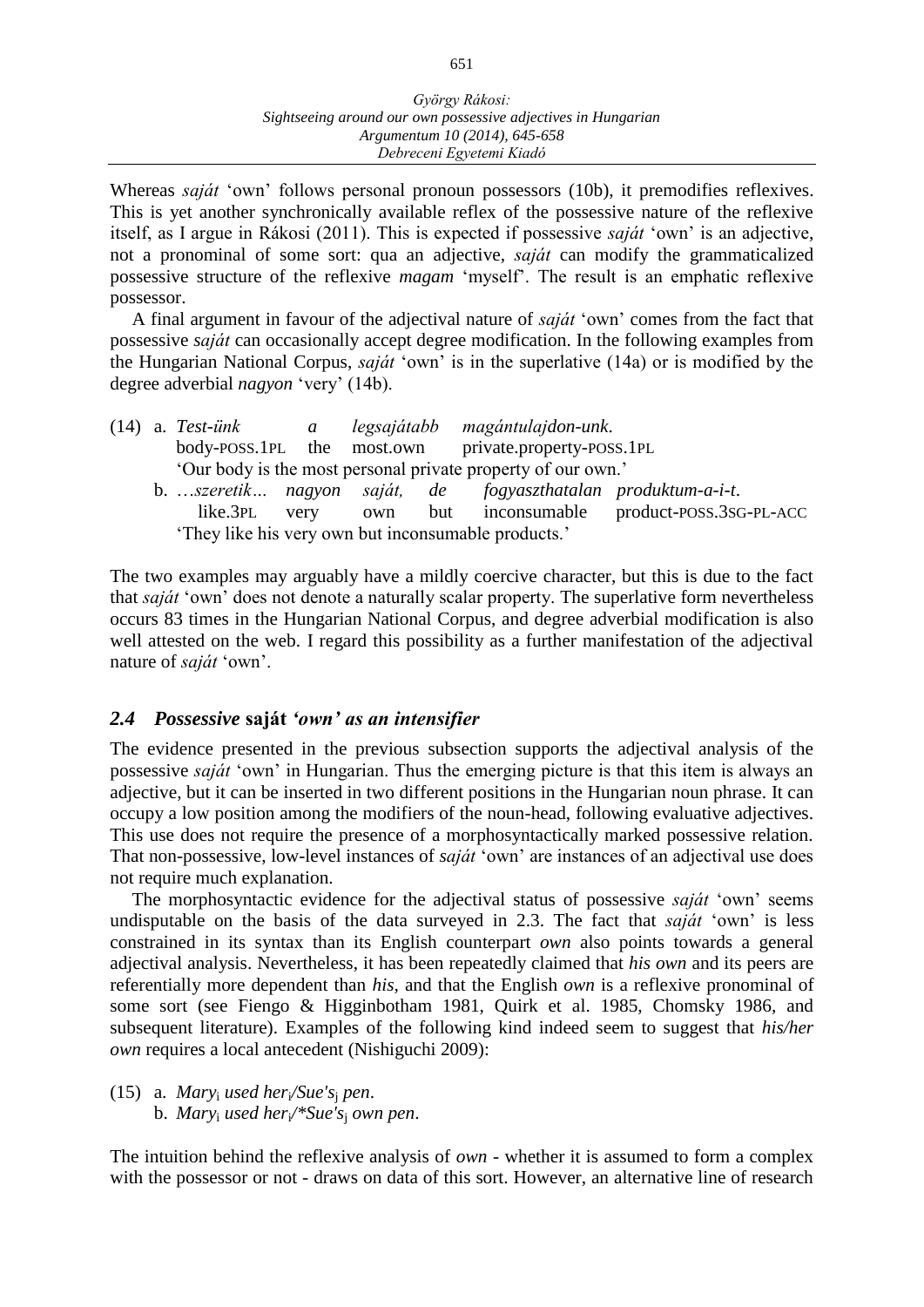has uncovered an abundance of data that show that there is no strict syntactic constraint on the antecedent of *one's own*-possessors (see Reinhart 1983, Baker 1995, and, especially, Zribi-Hertz 1995). Since much the same conclusions apply to the Hungarian data, I illustrate with three examples from the Hungarian National Corpus.

- (16) a. *A saját gondolat-a-i-m válaszolnak a saját gondolat-a-i-m-ra*. the own thought-POSS-PL-1SG reply the own thought-POSS-PL-1SG-onto 'My own thoughts reply to my own thoughts.'
	- b. *A saját kutyá-nk oda se figyel, ha utasít-om*, … the own dog-POSS.1PL PRT not listen if command-1SG 'Our own dog does not even listen if I give orders to it, …'
	- c. *Megsértett-em a barátodat.* insulted-1sG the friend-POSS.2SG-ACC *A saját ház-á-ban útszélien viselkedt-em*. the own house-POSS.3SG-in vulgarly behaved-1SG 'I insulted your friend. I behaved in a vulgar manner in his own house.'

What is common to these examples is the lack of a c-commanding antecedent within the clause. In (16c), the antecedent is mentioned, but it is external to the sentence containing *saját* 'own'. In general, the antecedent has to be available at the discourse level for this construction to be licensed: it is a participant whose perspective determines the piece of discourse within which the possessive adjective *saját* 'own' is expressed. In (16a), this discourse antecedent is the speaker, in (16b), it is the speaker plus an associate, and in (16c) it is the friend whose mental state the first sentence describes. Therefore I conclude with the above authors (especially Baker 1995 and Zribi-Hertz 1995) that possessive adjective constructions are anaphoric only in the extended, discourse-linked sense of the word.

This is a major motivation why some authors reject the pronominal analysis of *own* altogether. König & Vezzosi (2008: 189), for example, argue for an analogy between the following two constructions:

(17) a. *We were even more surprised at the old man's own death*. b. *We were even more surprised by the death of the old man himself*.

In (17b), the reflexive *himself* is an intensifier adjunct that modifies the noun phrase that immediately precedes it. Likewise, *own* is also an intensifier in (17a). König & Vezzosi (2008) regard the two constructions as functional equivalents, and they treat *own* as a specialised adnominal intensifier in English.

Safir (1996) and Nisiguchi (2006) spell out the intuition behind the intensifier analysis by proposing that *own* introduces a two-place relation. In essence, they claim that the adjective *own* inherits the argument structure of the verb *own*. This is a diachronically well-motivated assumption in English (see 2.2). The two arguments that the intensifier *own* takes are the possessor (expressed as the genitive determiner) and the possessum (the head of the possessive noun phrase). The intensifier itself establishes a predicative relation between the possessor and the possessum, to the extent that it asserts a unique possessive relation between the two. In other words, it directly spells out the existence of a *designated* possessive relation, which is not otherwise entailed by the possessive structure itself. Since the basic semantics of the Hungarian possessive intensifier *saját* 'own' is no different from this, I illustrate this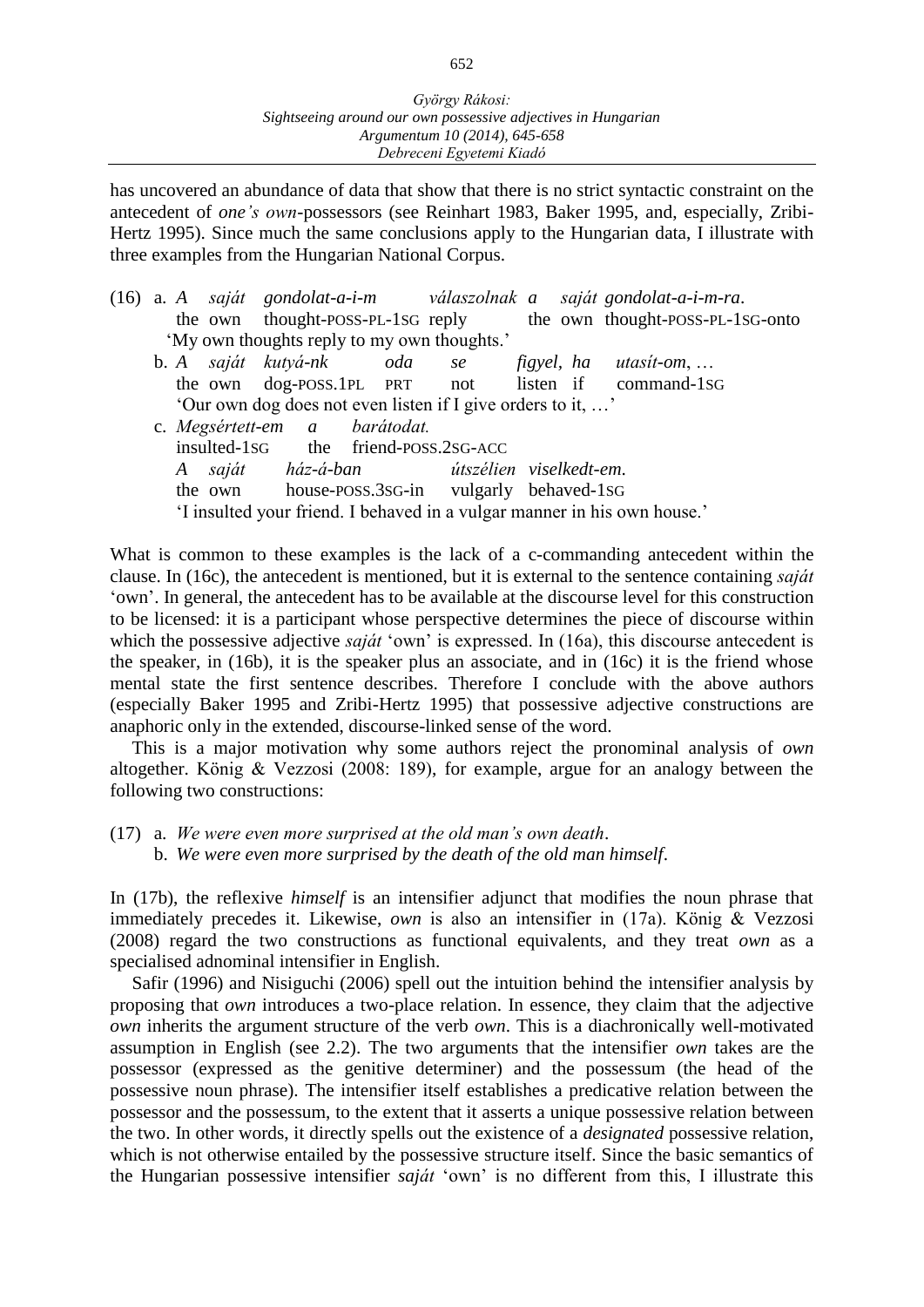analysis with the following Hungarian examples (based on Nisiguchi's relevant English examples):

|  | (18) a. Kati az autó-já-val |  |                               |                                     | jött. |       |  |
|--|-----------------------------|--|-------------------------------|-------------------------------------|-------|-------|--|
|  |                             |  |                               | Kate the car-POSS.3SG-with          | came  |       |  |
|  |                             |  | 'Kate came with her car.'     |                                     |       |       |  |
|  |                             |  |                               | b. Kati a saját autó-já-val         |       | jött. |  |
|  |                             |  |                               | Kate the own car-POSS.3SG-with came |       |       |  |
|  |                             |  | 'Kate came with her own car.' |                                     |       |       |  |
|  |                             |  | c. Kati saját autó-val jött.  |                                     |       |       |  |
|  |                             |  | Kate own car-with came        |                                     |       |       |  |
|  |                             |  |                               | 'Kate came with a car of her own.'  |       |       |  |

(18a) is a possessive structure with a *pro*-dropped possessor, (18b) is the same structure with the possessive intensifier adjective *saját* 'own' added, and (18c) contains the non-possessive *saját* 'own'. The three sentences are not equivalent semantically. (18a) can be true if Kate borrowed or stole the car for the occasion, that is, when no permanent possessive relation is denoted or when there exists no true possessive relation at all in the real world. This interpretation is compatible with the vague semantics of the possessive construction. (18b) or (18c) would not be true in the self-same situation, for the presence of *saját* 'own' requires a more intrinsic relation between possessor and possessum. This relation is a true possessive relation in the default case. Notice that the adjective contributes this relation irrespective of the presence or the absence of the grammatical possessive construction, and there is no difference between (18b) and (18c) in this respect.

There is, obviously, much more to be said about how the insertion of *saját* 'own' changes the meaning of the possessive construction, and how it affects the referential properties of the overt or covert pronominal possessor that it combines with. These issues, however, lie outside of the scope of the current inquiry. What I have wanted to establish here is that (i) the possessive adjective *saját* 'own' is indeed an adjective, which (ii) can occur both in possessive and non-possessive constructions, occupying respectively a higher or a lower position among the modifiers of the noun phrase, and that (iii) it acts as a two-place predicate introducing a strict possessive relation in both positions. The possessive use of *saját* 'own' can be conveniently referred to as an *intensifier*, following König & Vezzosi (2008). This term emphasizes the functional nature of this element, which, as I have argued here, is an adjective in categorial terms. In the next section, I briefly discuss two other possessive adjectives which may also be used in Hungarian for the same function.

#### **3 Two further possessive adjectives**

#### *3.1 A brief diachronic overview*

Hungarian has two further possessive adjectives besides *saját* 'own'. These are *tulajdon* and *önnön*, both of which can be translated into English as 'own'. Both are marked in the stylistic sense, and especially the latter has a pronounced archaic character. Nevertheless, both of them are still used in possessive constructions as intensifier adjectives, and can replace *saját* 'own' in this capacity, as (19) illustrates: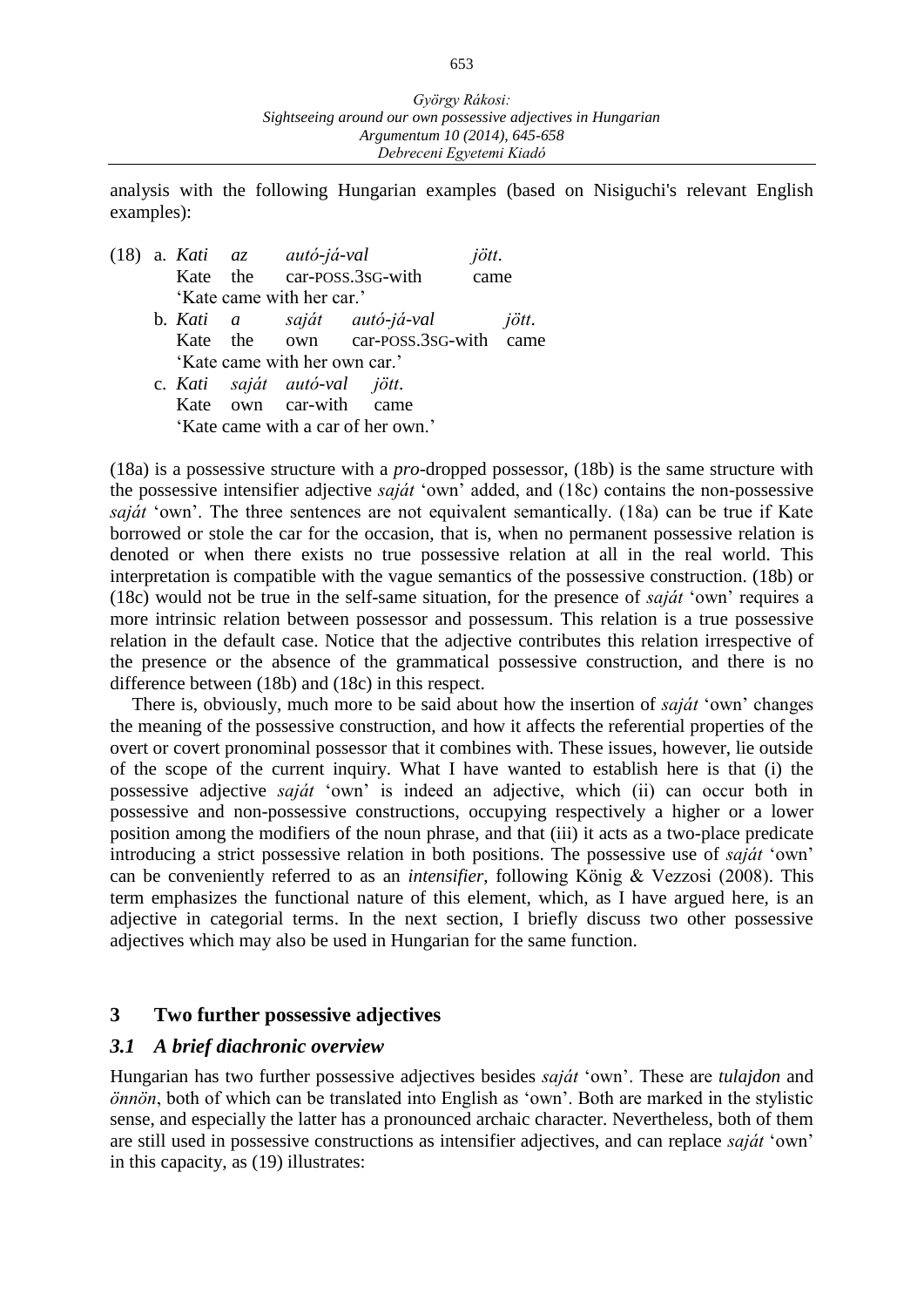(19) *Kati a saját* / *a tulajdon* / *az önnön kez-é-vel írt level-et*. Kate the own the own the own hand-POSS.3SG-with wrote letter-ACC 'Kate wrote a letter with her own hands.'

The three intensifiers are semantically equivalent in (19), and the sentence is true under the same conditions with the choice of either intensifier.

*Tulajdon* is a complex word with a morphologically opaque internal structure. It is derivative of the word *tulaj* 'alone, in himself', which is first documented in 1519 but which has been lost since then from the Hungarian language (see Zaicz 2006: 870, Bárczi 1941: 319). *Tulaj* itself probably derives from a Finno-Ugric root, but nothing certain is known about its diachronic development. *Tulajdon* was in common use by the beginning of the fifteenth century, and it functioned as a possessive intensifier alongside with *saját* (D. Mátai 1999).

The diachronic development of *önnön* 'own' is better known than either of the other two possessive intensifiers (D. Mátai 1999). Its stem is the 3SG personal pronoun *ő* 'he', to which the emphatic pronominal suffix -*n* was added. The reduplication of this suffix resulted in the form *önnön*, which is first documented in late fourteenth century texts. The emphatic suffix was originally applied to each member of the personal pronoun paradigm, and the resulting complex forms functioned as emphatic possessors. However, this complex pronominal paradigm was gradually disappearing by the sixteenth century. Only *önnön* survived eventually, and it came to be used in all persons and numbers in possessive constructions as an emphatic marker.

#### *3.2* **Tulajdon** *'own'*

As noted with respect to (19) above, *tulajdon* 'own' can replace *saját* 'own' in some possessive constructions salva veritate. Consider the following two examples from the Hungarian National Corpus for illustration:

(20) a. … *de csak a tulajdon öreg arc-a nézett vissza rá*! but only the own old face-POSS.3SG looked back onto.him '… but it was his own old face that looked back at him.' b. … *hevesen udvarol-ni kezdett tulajdon feleség-é-nek*. passionately court-INF started own wife-POSS.3SG-DAT '… he started to court his own wife passionately.'

*Tulajdon* 'own' is nevertheless more constrained in its grammar than *saját* 'own'. First, it only occurs in possessive constructions, functioning as an intensifier adjective, but it is ungrammatical in non-possessive constructions in the low position reserved for classificatory adjectives. I repeat (7a) as (21) to illustrate:

(21) *Szó van egy új saját/\*tulajdon lemez-ről* … word is a new own album-about 'They are talking about a new album of their own …'

Second, *tulajdon* 'own' typically occurs in possessive constructions where the head noun is an inalienable possession of the possessor. So it is most natural if the possessum is a body part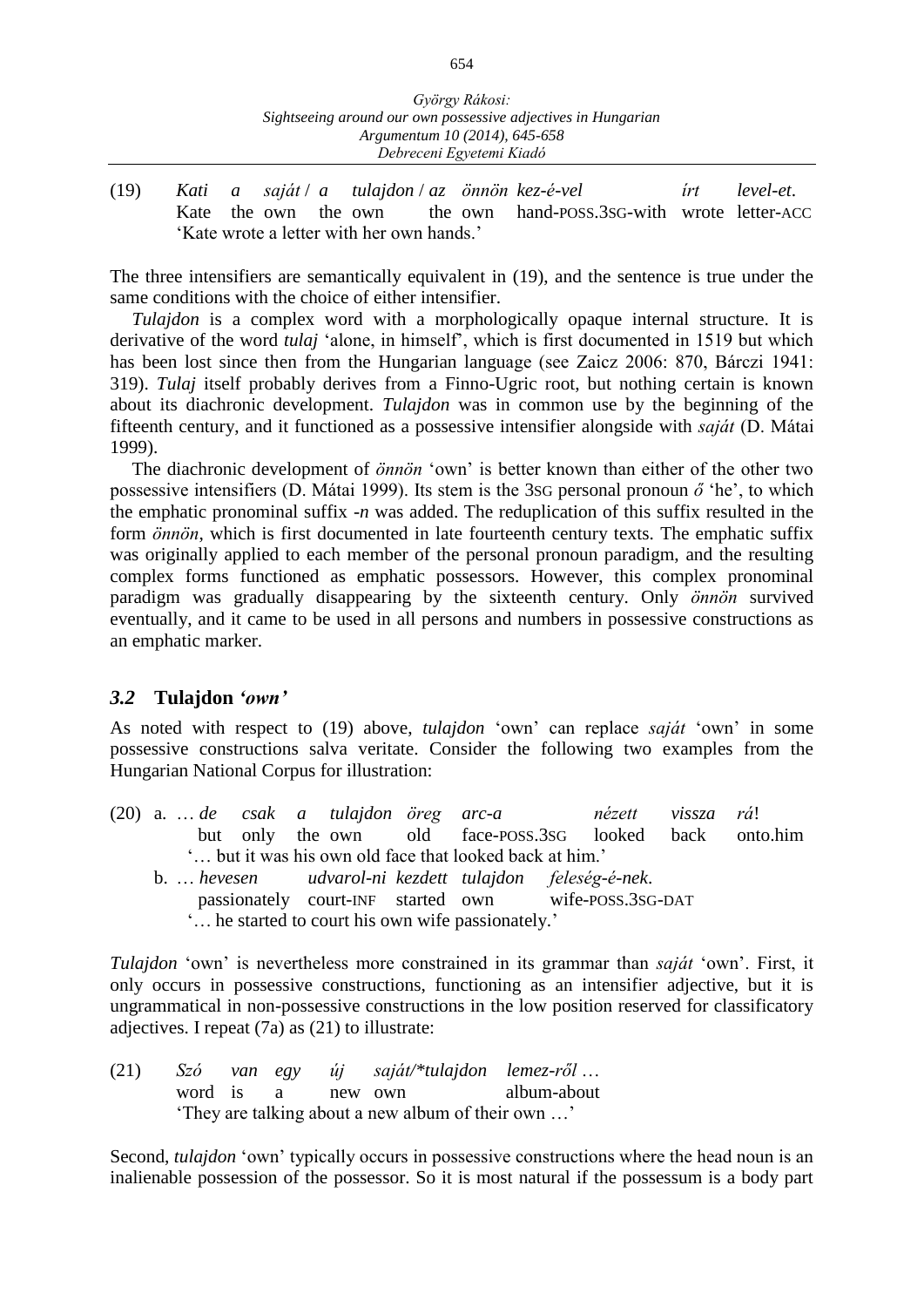noun (as in 20a), a kinship term (as in 20b), or it refers to a psychological property of the referent of the possessor. *Saját* 'own' is not constrained by such collocational restrictions, and it is free to co-occur with any noun that can be conceptualised as a possessum. The inalienable possession restriction that characterizes the grammar of *tulajdon* 'own' has been reported to exist for certain possessive adjectives in other languages, too (see, for example, *iðios* 'own' in Modern Greek, discussed in Alexiadou 2005).

In short, *tulajdon* 'own' is an alternative to the possessive *saját* 'own' in possessive structures where the head noun is an inalienable possession. Just like *saját*, *tulajdon* also precedes any other adjectives that modify the head (see 20a). It can also co-occur with a pronominal possessor, once again in parallel with the behaviour of *saját* (cf. 10b):

(22) *Maga szegény - feleli nekem az én tulajdon feleség-em*. you poor tells DAT-1SG the I.NOM own wife-POSS.1SG 'You poor thing - tells me my own wife.'

(22) is from the Hungarian National Corpus. It has a slight archaic or Biblical touch, like most other occurrences of the word *tulajdon* 'own'. *Tulajdon* 'own' is a possessive intensifier adjective that acts as an alternative to *saját* 'own' in certain registers.

## *3.3* **Önnön** *'own'*

As we saw in 3.1, *önnön* used to be one of the emphatic pronominal possessors, but it gradually developed into a non-agreeing possessive intensifier with the loss of this paradigm. While *tulajdon* 'own' only shows an observable restriction to certain registers, *önnön* 'own' is definitely archaic for most native speakers. It is used nevertheless in contemporary texts still. The following three sentences are from the Hungarian National Corpus:

|                                          |                                            |  |  |  |  |                                                 |  | (23) a.  alá is írta önnön politikai halálos ítélet-é-t. |  |  |
|------------------------------------------|--------------------------------------------|--|--|--|--|-------------------------------------------------|--|----------------------------------------------------------|--|--|
|                                          |                                            |  |  |  |  |                                                 |  | PRT too wrote own political death warrant-POSS.3SG-ACC   |  |  |
|                                          |                                            |  |  |  |  | " he did sign his own political death warrant." |  |                                                          |  |  |
|                                          |                                            |  |  |  |  | b.  felméri önnön belső világ-á-t               |  |                                                          |  |  |
|                                          |                                            |  |  |  |  | surveys own internal world-poss.3sG-ACC         |  |                                                          |  |  |
|                                          | ' he surveys his own internal world '      |  |  |  |  |                                                 |  |                                                          |  |  |
|                                          | c.  sikerült legyőzni önnön gyávaság-om-at |  |  |  |  |                                                 |  |                                                          |  |  |
|                                          |                                            |  |  |  |  | managed defeat-INF own cowardice-1SG-ACC        |  |                                                          |  |  |
| ' I managed to defeat my own cowardice.' |                                            |  |  |  |  |                                                 |  |                                                          |  |  |

(23a) and (23b) show third person agreement on the possessum, while the noun head is marked for a 1SG possessor in (23c). The agreement facts do not support a pronominal analysis of *önnön* 'own' in contemporary Hungarian. In accordance with the earlier discussion in 2.3, I assume that the possessive noun phrases in (23) each contain a *pro*-dropped pronominal argument, which is modified by *önnön* 'own'.

I conclude that *önnön* 'own' is also a possessive intensifier adjective in contemporary Hungarian, that is, it has developed into one from a diachronic pronominal source. It only occurs in possessive noun phrases, just like *tulajdon* 'own'. The possessive noun phrase that contains *önnön* 'own' typically has no definite article on the left edge (see 23). True pronominal possessors require the presence of a definite article (see 11a). And, finally, *önnön*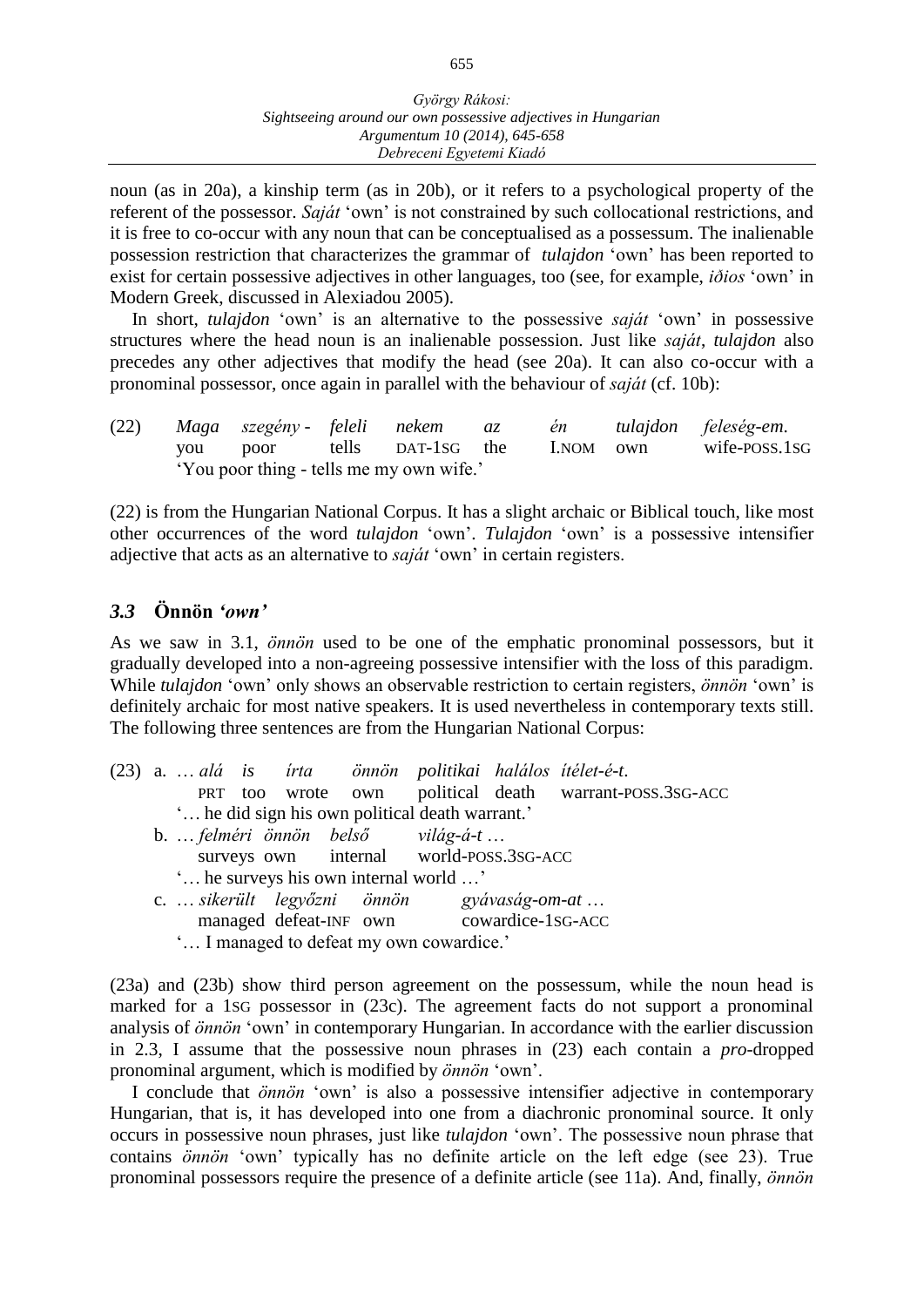does occasionally co-occur with overt pronominal possessors, as the following example (source: http://zene.hu/cikkek/cikk.php?id=3178&currentPage=3) shows:

(24) …, *de az én önnön másik fel-em a hit-em*. but the I.NOM own other half-POSS.1SG the faith-POSS.1SG '…, but my own other half is my faith.'

So to the extent that native speakers still use this marker, they treat it consistently as an intensifier possessive adjective, not as a pronoun.

#### **4 Summary and outlook**

In this paper, I have overviewed the grammar of three possessive intensifiers in Hungarian: *saját*, *tulajdon* and *önnön* 'own'. I have argued that their attested morphosyntactic properties are only consistent with an analysis in which they are treated as adjectives. They are only special in having been specialised for a functional role that König & Vezzosi (2008) refer to as *intensifier*. They modify the overt or covert possessor in this capacity, and they act as twoplace predicates identifying a pronounced possessive relation between the possessor and the possessum. In addition to this use, *saját* 'own' can also occur in non-possessive constructions, where it is inserted as a low-level classificatory adjective.

My fundamental aim in this article has been to lay down the basic facts that are needed to develop a descriptively adequate account of the grammar of possessive adjectives in Hungarian. These elements have not received much attention in the generative literature on Hungarian, and traditional descriptive grammars only discuss them in passim. I have shown that these three elements are adjectives, and they are not pronominal in nature. This is important since qua adjectives, they do not directly participate in the establishment of referential dependencies, a claim that I have tried to substantiate by showing that they are not subject to a strict grammatical constraint governing the choice of an antecedent. Nevertheless, the presence or absence of these intensifier adjectives does have an influence on how successfully the pronominal possessor can be bound. This influence, however, is not strictly grammatical in nature. My aim has been to establish this fact in this article, and I leave the study of how the presence of possessive adjectives influences the acceptability of specific binding configurations to another occasion.

#### **References**

- Alexiadou, A. (2005): A possessive adjective in the Greek DP. In: Stavrou, M. & Terzi, A. (eds.): *Advances in Greek generative syntax. In honor of Dimitra Theophanopoulou-Kontou*. Amsterdam & Philadelphia: John Benjamins, 127-152.
- Baker, C.L. (1995): Contrast, discourse prominence, and intensification, with special reference to locally free reflexives in British English. *Language* 71, 63-101.
- Bárczi, G. (1941): *Magyar szófejtő szótár Hungarian Etymological Dictionary*. Budapest: Királyi Magyar Egyetemi Nyomda.

Chomsky, N. (1986): *Knowledge of Language*. New York: Praeger.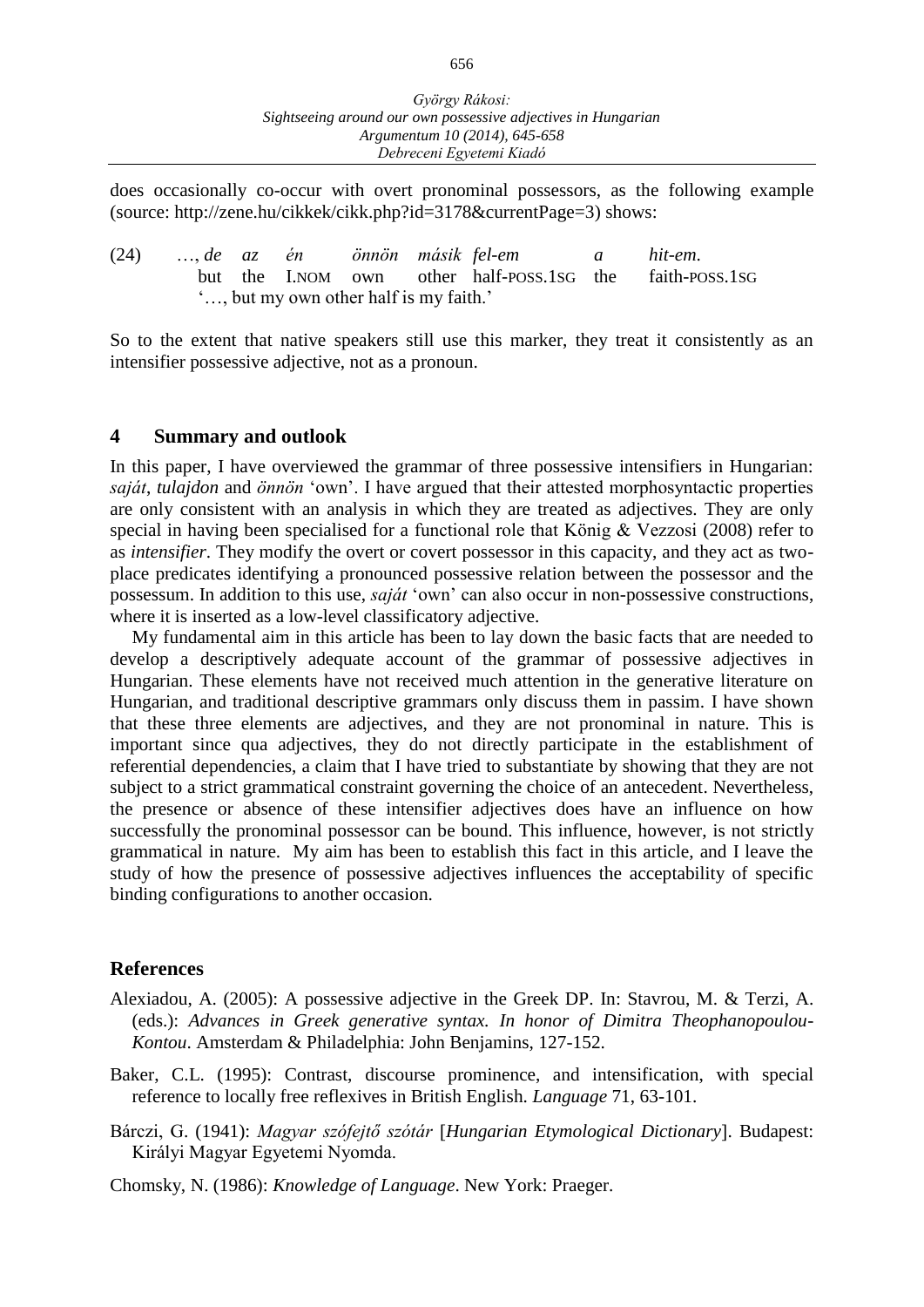- Davies, M. (2004-): *BYU-BNC*. (Based on the British National Corpus from Oxford University Press). Available online at http://corpus.byu.edu/bnc/.
- Fiengo, R. & Higginbotham, J. (1981): Opacity in NP. *Linguistic Analysis* 17, 395-421.
- Hadrovics, L. (1998): Hátrahagyott szófejtések [Etymological inquiries left behind for the posterity. *Magyar Nyelv* XCIV (4), 398-406.
- Keszler, B. (ed.) (2000): *Magyar grammatika* [Hungarian Grammar]. Budapest: Nemzeti Tankönyvkiadó.
- É. Kiss, K. (2002): *The syntax of Hungarian*. Cambridge: Cambridge University Press.
- König, E. & Vezzosi, L. (2008): Possessive adjectives as a source of intensifiers. In: Seoane, E. & López-Couso, M.J. (eds.): *Theoretical and empirical issues in grammaticalization. Tpyological studies in language, Volume 77*. Amsterdam & Philadelphia: John Benjamins, 183-206.
- Laczkó, T. (1995): *The Syntax of Hungarian Noun Phrases: A Lexical-Functional Approach*. Frankfurt am Main: Peter Lang.
- D. Mátai M. (1999): A névmások történeti a középmagyar kor végéig The history of pronominals till the end of the Middle Hungarian Period. *Magyar Nyelvőr* 13(4), 438-464.
- Nishiguchi, S. (2009): One's own. Talk delivered at *ESJ 2nd Internatioanl Spring Forum* on 26 April, 2009. Nara Women's University. Accessed at http://www.rs.tus.ac.jp/ nishiguchi/ ELSJslides.pdf
- Quirk, R., Greenbaum, S., Leech, G. & Svartvik, J. (1985): *A comprehensive grammar of the English language*. London: Longman.
- Rákosi, Gy. (2011): Összetett visszaható névmások a magyarban Complex reflexive pronominals in Hungarian]. In: Bartos, H. (szerk.): Általános Nyelvészeti Tanulmányok *XXIII*. Budapest: Akadémiai Kiadó, 351-376.
- Rákosi, Gy. (2014): Possessed by something out there: On anaphoric possessors in Hungarian. *Argumentum* 10. Debrecen: Debreceni Egyetemi Kiadó, 533-547.
- Reinhart, T. (1983): Coreference and bound anaphora: A restatement of the anaphora questions. *Linguistics and Philosophy* 6, 47-88.
- Safir, K. (1996): Semantic atoms of anaphora. *Natural Language and Linguistic Theory* 14, 545-589.
- Szabolcsi, A. (1994): The Noun Phrase. In: Kiefer, F. & É. Kiss, K. (eds.): *The syntactic structure of Hungarian*. *Syntax and Semantics 27*. New York: Academic Press, 179-275.
- Váradi, T. (2002): The Hungarian National Corpus. In: *Proceedings of the 3rd LREC Conference*. Las Palmas, 385-389. http://corpus.nytud.hu/mnsz.
- Zaicz, G. (szerk.) (2006): *Etimológiai Szótár Etymological dictionary*. Budapest: Tinta Könyvkiadó.